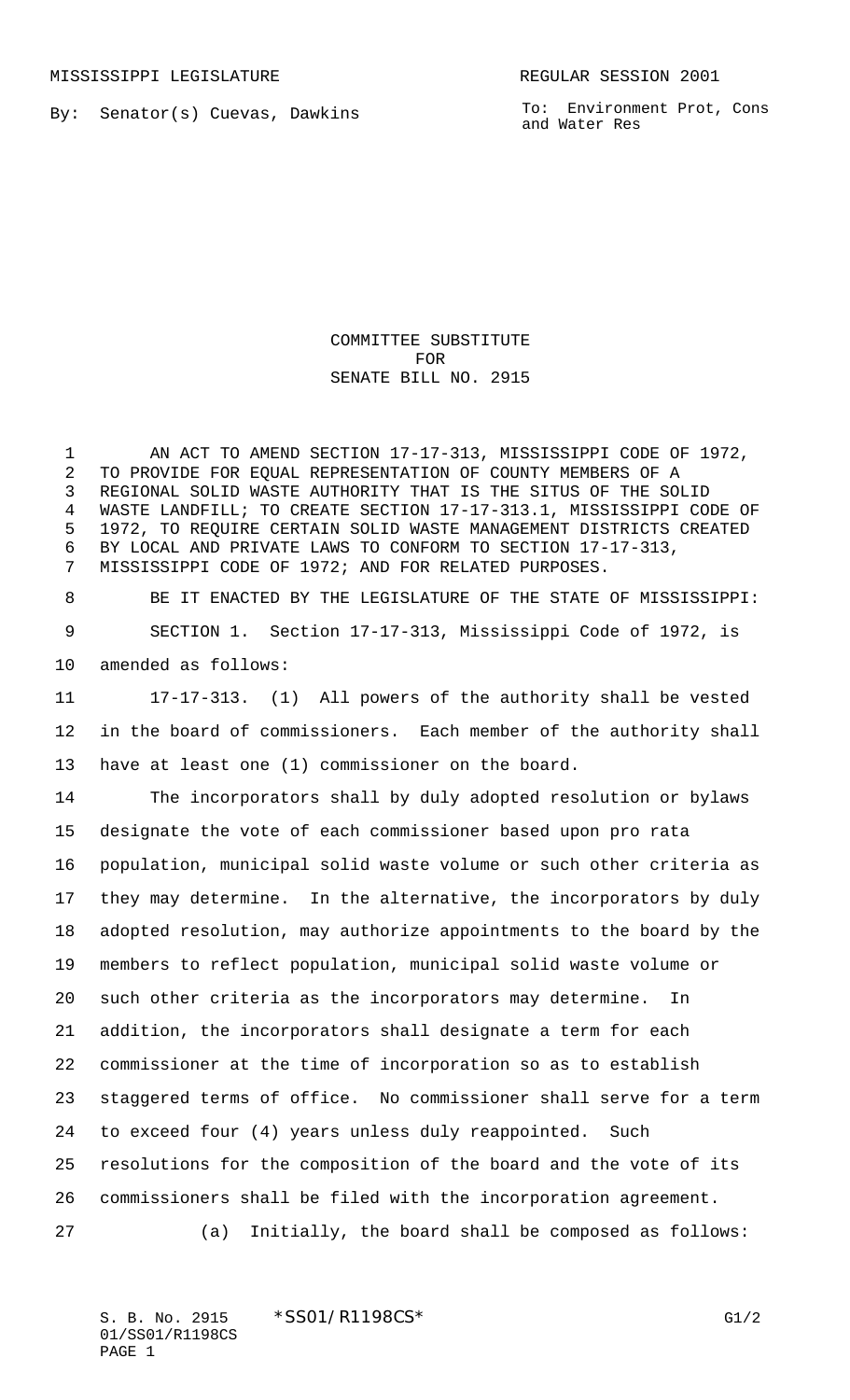(i) Within thirty (30) days of the effective date of the incorporation agreement, the board of supervisors of each participating county and the mayor of each municipality acting on behalf and with the consent of the governing body of each participating municipality shall appoint at least one (1) person to the board as determined by the resolution of the incorporators. (ii) The governing body of each county or municipality shall appoint only individuals who are residents of its respective county or municipality or an employee thereof. (iii) The number of commissioners of the board shall be increased by at least one (1) each time a county or municipality enters into membership and executes a contract for solid waste management. The board shall establish the vote or number of commissioners based upon the same terms as the original resolution of the incorporators. Within fifteen (15) days of entering into the contract, the governing body of the county or municipality, entering into such contract shall appoint at least one (1) person to the board. Any commissioner appointed under the provision shall serve for a term of four (4) years. (iv) After the initial term, the commissioners shall serve a term of four (4) years, and for such period thereafter until a successor shall be duly appointed and qualified.

 (v) Upon selection of a site for any municipal solid waste management facility owned and/or operated by the authority, the situs county shall have a minimum representation at least equal to the total representation of all other members. 55 This requirement for equal representation shall apply to any authority created after July 1, 2001, and any authority created by a local and private act as provided in Section 17-17-313.1. Such representation shall include a minimum of one (1) commissioner from the supervisor district in which the facility is located.

S. B. No. 2915 \* SS01/R1198CS\* 01/SS01/R1198CS PAGE 2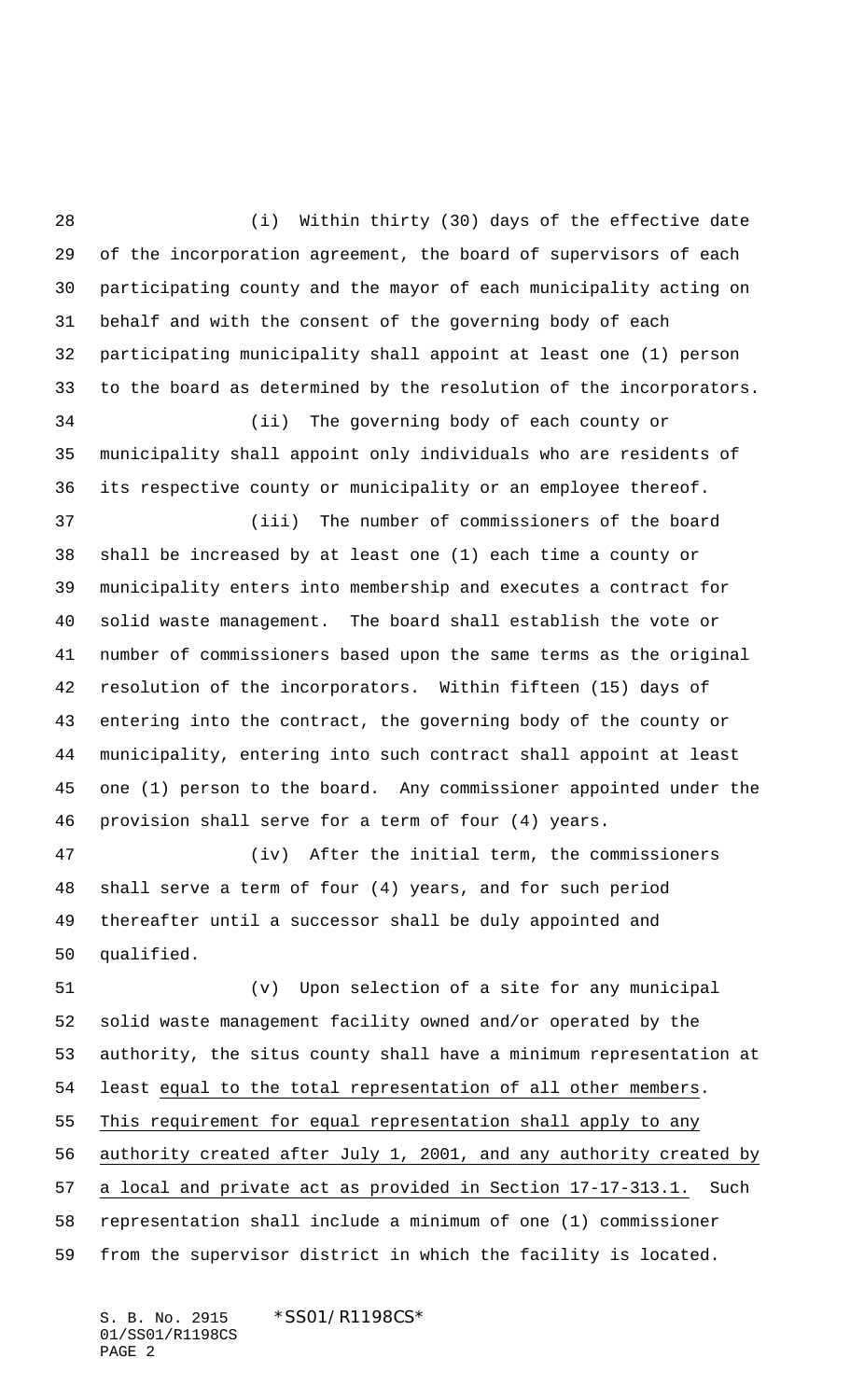The supervisor of the district or his designee shall serve in this position.

 (b) Each commissioner of the board shall be eligible for reappointment. All vacancies shall be filled by appointment in the same manner, provided that any person appointed to fill a vacancy shall serve only for the unexpired term. Any commissioner may be removed at any time prior to the expiration of the member's term of office for misfeasance, malfeasance or willful neglect of duty, as determined by the appointing political subdivision. Before assuming office, each commissioner shall take and subscribe to the constitutional oath of office before a chancery clerk, and a record of such oath shall be filed with the Secretary of State. The board of commissioners shall annually select a chairman and a

vice chairman.

 (2) The board may appoint an executive committee to be composed of not less than five (5) persons. No member shall have more than one (1) representative on the executive committee. The chairman of the board shall serve as chairman of the executive committee. The executive committee is empowered to execute all powers vested in the full board between meetings of the board. A majority plus one (1) shall constitute a quorum for the transaction of business. All actions of the executive committee must be ratified by a majority of the board at a regular or called meeting of the board.

S. B. No. 2915 \* SS01/R1198CS\* 01/SS01/R1198CS PAGE 3 (3) The board may employ such personnel and appoint and prescribe the duties of such officers as the board deems necessary or advisable, including a general manager and a secretary of the authority. The general manager may also serve as secretary and shall be a person of good moral character and of proven ability as an administrator with a minimum of five (5) years' experience in the management and administration of a public works operation or comparable experience which may include, but is not limited to, supervision, public financing, regulatory codes and related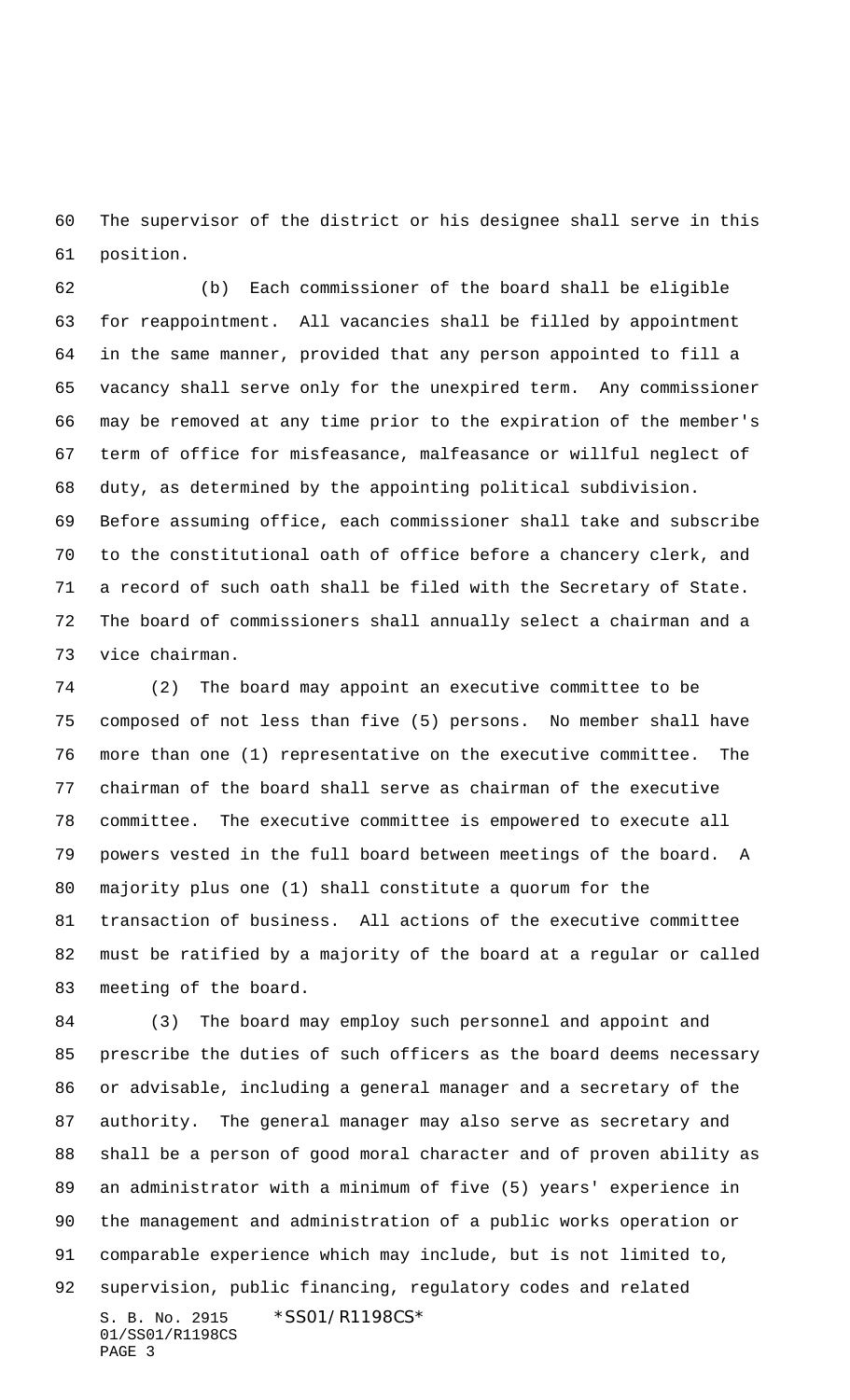functions as minimum qualifications to administer the programs and duties of the authority. The general manager shall administer, manage and direct the affairs and business of the authority, subject to the policies, control and direction of the board. The general manager and any commissioner not bonded in another capacity shall give bond executed by a surety company or companies authorized to do business in this state in the penal sum of Fifty Thousand Dollars (\$50,000.00) payable to the authority conditioned upon the faithful performance of his duties and the proper accounting for all funds. The board may require any of its employees to be bonded. The cost of any bond required by this section or by the board shall be paid from funds of the authority. The secretary shall keep a record of the proceedings of the authority and shall be custodian of all books, documents and papers filed with the authority, the minute book or journal, and the official seal. The secretary may make copies of all minutes and other records and documents of the authority and to certify under the seal of the authority that such copies are true and accurate copies, and all persons dealing with the authority may rely upon such certificates.

 (4) Regular meetings of the board shall be held as set forth in its bylaws, rules or regulations. Additional meetings of the board shall be held at the call of the chairman or whenever any three (3) commissioners so request.

S. B. No. 2915 \* SS01/R1198CS\* (5) Upon express, prior authorization of the authority, each commissioner may receive compensation in an amount not to exceed Forty Dollars (\$40.00) per day for attending each day's meeting of the board and for each day spent in attending to the business of the authority and, in addition, may receive reimbursement for actual and necessary expenses incurred as provided by Section 25-3-41, Mississippi Code of 1972. Each commissioner shall not be entitled to any additional compensation other than that specifically provided for in this subsection.

01/SS01/R1198CS PAGE 4